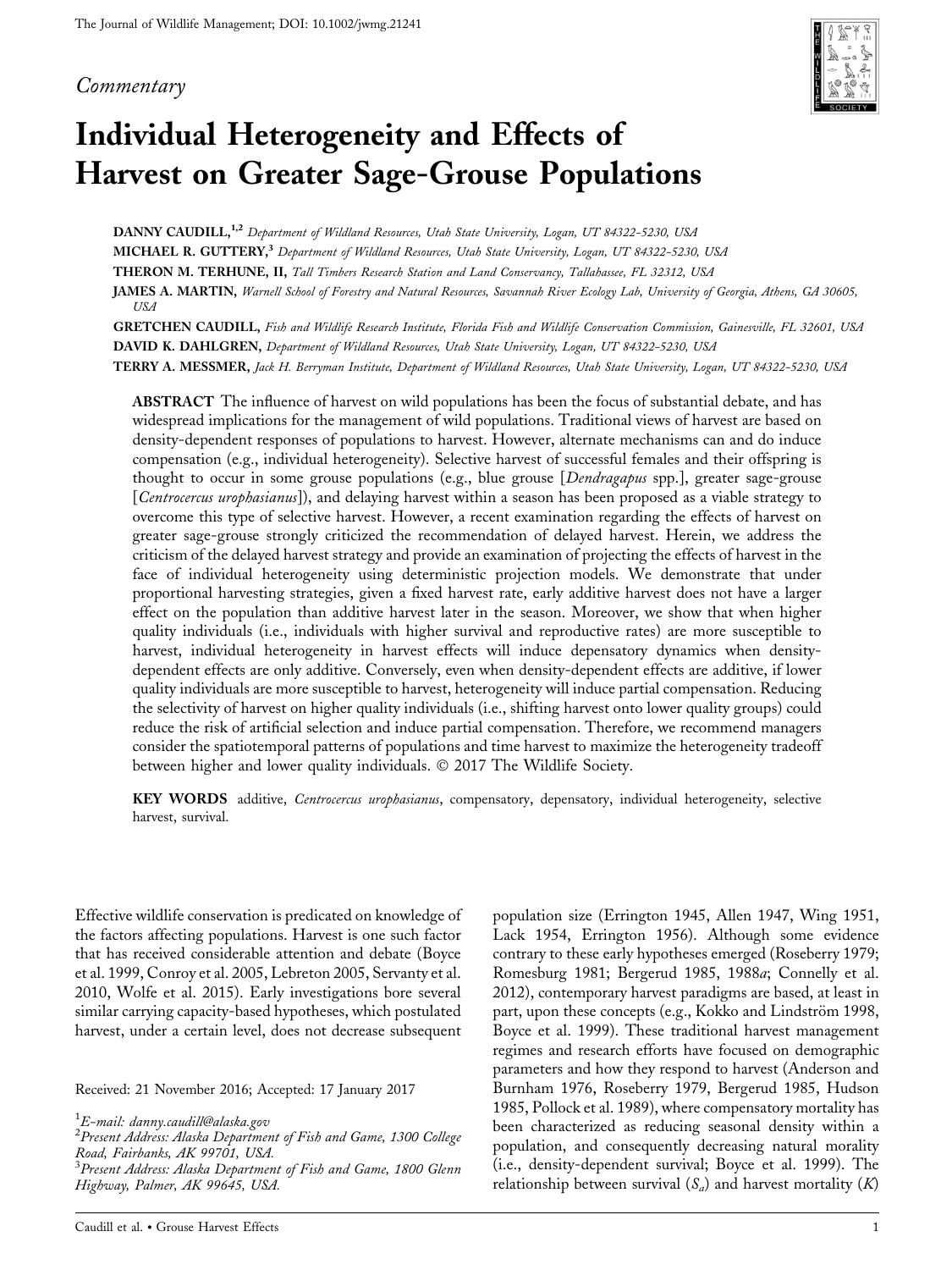can be illustrated by the general harvest mortality equation:  $S_a = S_o (1 - bK)$ , where  $S_o$  is survival in the absence of harvest and  $b$  is a slope coefficient linking harvest to survival (Anderson and Burnham 1976, Burnham and Anderson 1984). Harvest effect hypotheses differ in the value of the slope coefficient (b; Sandercock et al. 2011), and are a continuum of population responses along which complete compensation and additivity are points (Péron 2013, Koons et al. 2014). In particular, the degree to which harvest is additive  $(b=1)$  or completely compensatory  $(b=0)$  has received considerable attention (Anderson and Burnham 1976, Roseberry 1979, Pollock et al. 1989, Nichols et al. 1995, Cooley et al. 2009), but little consensus has been reached (Smith and Reynolds 1992, Connelly et al. 2003, Reese et al. 2005, Sedinger and Rotella 2005, Sedinger and Herzog 2012). Lack of consensus could suggest that alternate functional forms of harvest effects exist.

The effect of harvest on wild populations can also be influenced by variation in survival and reproduction between individuals (i.e., individual heterogeneity; Lebreton 2005, Lindberg et al. 2013, Guillemain et al. 2014). Density dependence in survival would likely have to occur at extreme levels to achieve complete compensation for harvest mortality, whereas the effect of individual heterogeneity on harvest could more plausibly induce some level of compensation for harvest mortality, when lower quality individuals (i.e., individuals with lower survival and reproductive rates) are more susceptible than other quality classes to harvest (Lebreton 2005). This mechanism for compensation of harvest mortality is of particular interest because individual heterogeneity in reproductive output and cost of reproduction appears common in many species (Aubry et al. 2009, 2011; Hamel et al. 2009; Cam et al. 2013; Caudill et al. 2014a), and therefore could constitute a prevalent functional form for population response to harvest. Indeed, individual heterogeneity in survival and reproduction can elucidate compensatory relationships between harvest and population dynamics (Lindberg et al. 2013). Alternatively, individual heterogeneity could pose challenges to traditional harvest paradigms, particularly in instances when harvest is artificially selective against higher quality individuals (Caudill et al. 2014a). However, when harvest is selective of higher quality individuals (i.e., individuals with higher survival and reproductive rates) the potential for longterm effects should also be considered in addition to the short-term numerical effects on populations (Festa-Bianchet 2003).

Selective harvest has increasingly become recognized as a potentially significant ecological and economic challenge for management of wild populations (Ashley et al. 2003, Festa-Bianchet 2003, Jørgenson et al. 2007, Allendorf and Hard 2009, Darimont et al. 2009), particularly because selective harvest of organisms can induce rapid phenotypic changes (Coltman et al. 2003, Jørgenson et al. 2007, Darimont et al. 2009). Selective harvest can have unforeseen negative consequences for species fitness in a host of taxa: mammals (Coltman et al. 2003, 2005; Garel et al. 2007; Kvalnes et al. 2016), flora (Law and Salick 2005), and fish (Conover and Munch 2002, Kuparinen and Merilä 2007, Swain et al. 2007). Selective harvest can tend to increase the frequency of less desirable phenotypes thereby undermining the goal of long-term sustainability of harvest (Allendorf and Hard 2009). Moreover, harvest-induced artificial selection can be at odds with natural selection, resulting in distorted adaptive landscapes (Coltman 2008, Kvalnes et al. 2016). However, theoretical projections suggest that even nonselective harvest can affect evolutionary trajectories (Engen et al. 2014).

Herein we address recent (Blomberg 2015) criticism of altered harvest paradigms and provide projections of the effect of harvest on greater sage-grouse (Centrocercus urophasianus) in the face of individual heterogeneity. We provide a theoretical demonstration of projecting the effects of harvest when individual heterogeneity exists, applications of such individual heterogeneity in harvest susceptibility to hypothetical sage-grouse examples, and a new analysis on the effect of individual heterogeneity on sage-grouse survival.

## CONCEPTUALIZING AND ESTIMATING HARVEST EFFECTS

Compensatory Mortality (Density-Dependence Induced) Blomberg's (2015) equation 1 calculates the maximum potential harvest mortality, which is simply the amount of natural mortality left in a season. However, offsetting density dependence in survival to completely compensate for harvest removal likely requires density dependence at levels that border on unrealistically high, even at low harvest rates (Lebreton 2005). Moreover, this traditional characterization of (completely) compensatory harvest mortality (Lack 1954, Errington 1956) could be problematic for several grouse species (Bergerud 1985, 1988a,b; Reese and Connelly 2011; Connelly et al. 2012), particularly because several species (blue grouse [Dendragapus spp.]; spruce grouse [Falcipennis canadensis]; sage-grouse) inhabit a sea of resources during winter (e.g., conifer needles, sagebrush leaves; Bergerud 1988a), and typically maintain or gain weight during winter (Pendergast and Boag 1973, Redfield 1973, Beck and Braun 1978). Consequently, it is difficult to conceive a plausible scenario in which the time post-harvest to subsequent breeding, mainly winter, is resource limited (i.e., winter bottlenecks; Lack 1954). Furthermore, juvenile sage-grouse exhibit high overwinter survival (Caudill et al. 2014b), and thus do not fit the traditional harvest paradigms (i.e., doomed surplus; Errington 1956).

Another potential issue with the complete compensation hypothesis is that longer lived species have an inherently lower likelihood of compensatory survival because less leeway exists in survival (Hamel et al. 2006, Sedinger et al. 2007); in other words the survival rate is proximate to its upper bound (1). Moreover, in some cases there could also be little natural variability in key demographic parameters if they have been canalized (Gaillard et al. 2000; Gaillard and Yoccoz 2003; Souchay et al. 2013, 2015; Péron et al. 2016). Hence, assessing the variability in demographic rates is vital to understanding the effects of harvest on populations. For example, Blomberg's (2015) maximum potential harvest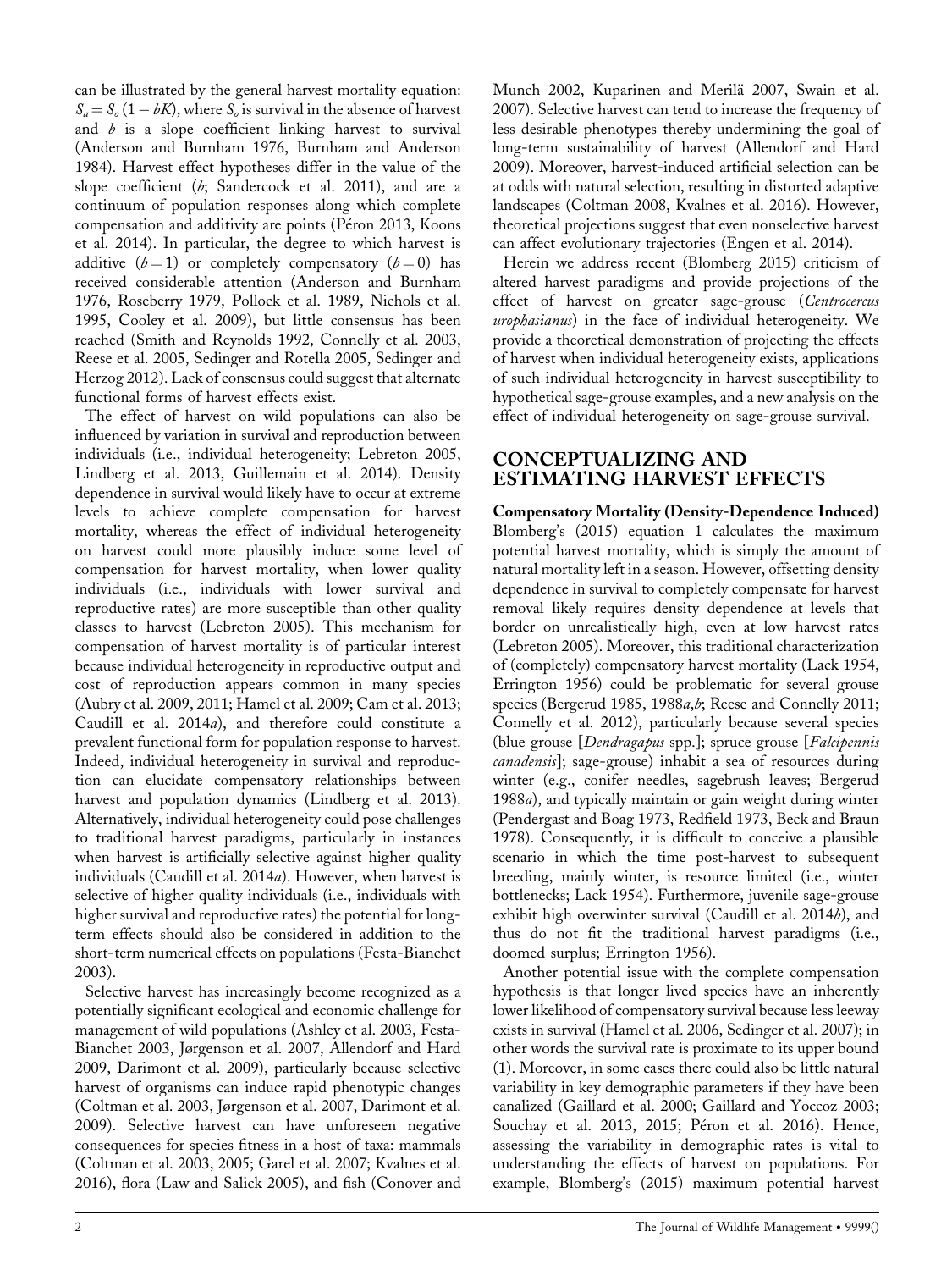mortality rate is numerically close to the target harvest rate and variability in the parameters could cause an inability to discern between competing hypotheses (compensatory or additive mortality). Nevertheless, Blomberg (2015: figure 2) failed to present estimates of variability in these systems, despite well-established methods to estimate variability when combining period-specific survival rates (e.g., delta method; Seber 1982:7–9). Moreover, when survival is very high and harvest very low, numerical instabilities may exist in maximum likelihood estimates (boundary conditions exist), thus further obscuring underlying processes. However, density dependence and compensation for numerical removals likely occur at some level within a season (Boyce et al. 1999), and accordingly alternate mechanisms for compensation could occur and warrant consideration (e.g., individual heterogeneity, immigration). Moreover, these alternate mechanisms could be influenced by timing of harvest (Caudill et al.  $2014a,b, 2016b$ ).

#### Additive Mortality (Lack of Density Dependence)

Blomberg's (2015) equation 2 calculates the realized impact of additive harvest mortality on survival. However, the equation presented does not replicate results therein (i.e., figure 3), nor is the logical derivation clear. The equation would seem to seek the difference between survival with and without harvest (i.e.,  $I_{s(i)} = S_{o(i)} - S_{a(i)}$ ; where  $I_{s(i)}$  is the impact of harvest on survival during the ith time period) in which case K (kill or harvest rate) in Blomberg's  $(2015)$ equation 2 should be  $1 - K$ . This substitution in the equation does replicate the results therein. Blomberg (2015) states that the equation yields the proportion of harvested individuals that were likely to survive until the subsequent breeding season, and consequently an alternate formulation to achieve this goal would be:

$$
I_{s(i)} = K_{(i)} \times \prod_{i=1}^{j} S_{o(i)}
$$

where multiplying the harvest rate  $(K)$  by survival from the current to the last period would yield the aforementioned proportion Blomberg's (2015) equation 2 purportedly calculated. This derivation is equivalent numerically to our first solution (i.e.,  $I_{s(i)} = S_{o(i)} - S_{a(i)}$ ), and both replicate the results in Blomberg (2015). Regardless, all of these equations are quite deceptive because they calculate a period-specific rate. Hence the results of the equations do not have common bases (i.e., they consist of varying amounts of time) and therefore are not directly comparable. To compare these rates, one must force them to a common scale, which can j

#### easily be done by dividing the entire equations by  $\prod S_{o(i)},$  in  $\frac{i=1}{1}$

other words standardizing the values by the amount of exposure left in the time series. Once the values are on a common scale, it becomes apparent that the total effect of harvest is in fact equivalent to K (i.e., the harvest rate). Further, consider a hypothetical population with the survival rates reported by Blomberg (2015) for juvenile sage-grouse

(monthly survival  $= 0.76$  for Aug–Sep, 0.88 for Oct–Nov, 0.99 for Dec–Jan, and 0.93 for Feb–Mar), a starting population size in August of  $N = 1,000$ , and an additive  $(b=1)$  harvest rate of 10%. For a scenario where additive harvest occurs in September, we calculated  $S_0 = 0.499$  (i.e., the product of survival rates from Sep–Mar) and thus under the general harvest mortality equation  $S_a = 0.499 = S_o (1 - bK)$ . Now we calculate that  $S_o - S_a = 0.05 = K_{(i)} \times \prod^j$  $i=1$  $S_{o(i)}$ , which is the reduction in survival from harvest occurring in this period

 $(S_{r(t)})$ . However, because the population is undergoing natural mortality through time, we must calculate how many individuals are still alive at any given point in time:

$$
N_{\mathcal{A}(t)} = N \times \prod_{i=1}^t S_{\mathit{o}(t-1)}
$$

where  $N_{A(t)}$  is the number of individuals alive at the beginning of the tth period, which is simply the product of the original population size and the probability of surviving from the first to the beginning of the current period  $(t)$ . Note that because the equation calculates population size at the beginning of a period, then  $N_{A(1)} = N$  (i.e.,  $S_{o(0)} = 1$ because no time has elapsed). Thus for harvest in September, we project  $N_{A(1 \text{ Sep})} = 760$  and then calculate the effective removal due to harvest as:

$$
N_{r(t)} = N_{A(t)} \times S_{r(t)}
$$

where  $N_{r(t)}$  is the number of individuals removed by harvest that would have otherwise been expected to live. Evaluating this hypothetical harvest in September example,  $N_{r(1\text{ Sep})} = 37.92$ . In other words, a 10% additive harvest occurring on juvenile sage-grouse in September would be expected to remove approximately 38 individuals that would have otherwise survived. Now let us only change the hypothetical to shift harvest to November. We calculate that  $S_0 = 0.746$ ,  $S_a = 0.671$ , and  $N_{A(1 \ N_{ov})} = 508$ , which yields  $S_{r(1 \text{ Nov})} = 0.075$  and  $N_{r(1 \text{ Nov})} = 37.92$ . Again the projected removal of 10% additive harvest occurring in November would be roughly 38 individuals. This fact is not surprising because  $K$  is a mortality rate that is inverted to survival via  $1 - K$  in the general harvest mortality equation, and when K is relative to the current population (proportional harvesting strategy; Blomberg's [2015] approach) then the rate is also a mortality probability. Total survival is merely the product of several probabilities whose position in the survival vector are irrelevant (i.e.,  $0.9 \times 0.8 \times 0.7 = x = 0.8 \times 0.7 \times 0.9$ ), hence once  $K_{(i)}$  is relative to  $N_{A(i)}$ , as in proportional harvesting strategies, the end effect of  $K$  does not change through time.

#### Individual Heterogeneity Effects on Harvest

Blomberg (2015) presented equation 3 for the expected reduction in per capita reproductive success for class  $x$ . However, the equation uses the same logic as the previous additive effects on survival equation (i.e., equation 2), which we have shown to be erroneous. We demonstrated that once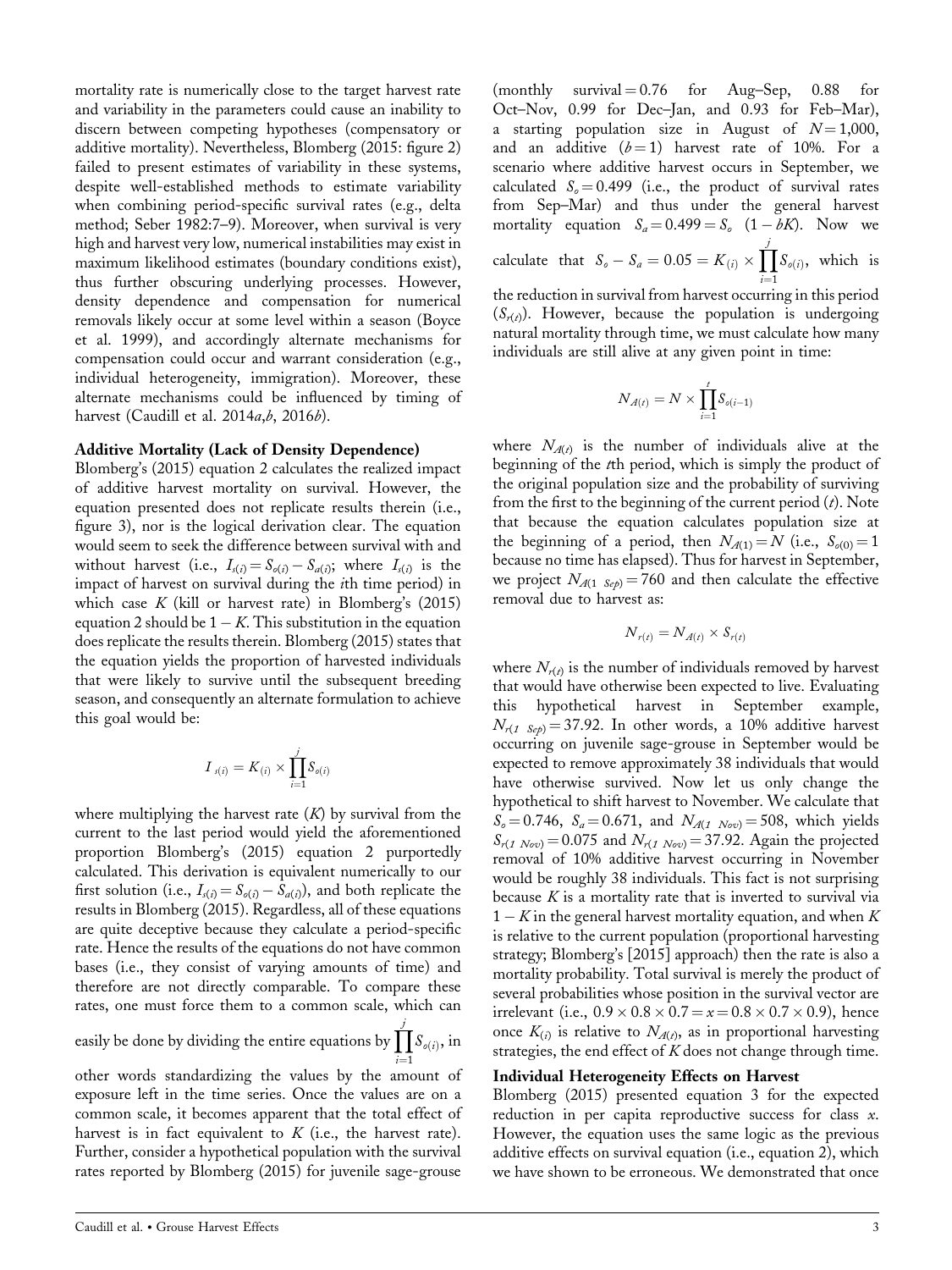Blomberg's (2015) second equation was applied to the current population size during a given period  $(N_{A(t)})$ , the numerical effect of a constant harvest rate is identical through time. Consequently the third equation therein is logically and numerically flawed, because the first 2 terms in the equation, once corrected, become a constant that is then multiplied by a second constant. Conversely several established methods to calculate the effect of harvest  $(i.e., b)$  in the presence of heterogeneity exist (Lebreton 2005, Lindberg et al. 2013), which is germane to the present topic of varying harvest through time. Lebreton (2005) provided a framework to project the effect of heterogeneity on harvest, which we adapt to illustrate the appropriate manner to project the effect of heterogeneity on survival. Individual heterogeneity is at least in part tied to the ideas of frailty (Vaupel et al. 1979, Vaupel and Yashin 1985), reproductive value (Fisher 1930), and individual quality (Cam and Monnat 2000, Sedinger et al. 2008, Hamel et al. 2009, Wilson and Nussey 2010, Aubry et al. 2011). Thus, consider a hypothetical grouse population that consists of 2 subpopulations (i.e., quality classes): a frail group with natural annual survival equal to 0.3 and a robust group with natural annual survival equal to 0.7, thus the population's average natural annual survival is  $S<sub>o</sub> = 0.5$  (i.e., both groups are equally represented in the population). Harvest rates of 20% and 5% are applied to the frail and robust groups, respectively. If we assume harvest is additive  $(b = 1)$  and ignore the heterogeneity in harvest and survival (use the population averages), then we can calculate using the general harvest mortality equation:

$$
S_a = 0.5(1 - 1 \times 0.125)
$$

which yields  $S_a = 0.438$ ; however, this value does not reflect survival once heterogeneity is accounted for. To calculate the population's survival rate in the face of heterogeneity, we formulate:

$$
S_{a, b} = \sum_{x=1}^{n} w_{(x)} \times S_{o(x)} (1 - bK_{(x)})
$$

where  $w_{(x)}$  is the proportion of the population in the xth quality class. Applying this heterogeneity effect equation to our hypothetical population and assuming equal representation of the groups in the population (i.e.,  $w_{(x)} = 0.5$  for both frail and robust), we get  $S_{a}$   $_{b}$  = 0.453. Thus, although the density-dependent slope coefficient is additive  $(b = 1)$  in our example, heterogeneity has induced partial compensation because  $S_{a}$   $_{b} > S_{a}$ . To quantify the effect of this compensatory heterogeneity we calculate:

$$
b_b = \frac{S_o - S_{a b}}{S_o K_{\overline{x}}}
$$

where  $b_h$  is the slope coefficient linking survival to harvest under individual heterogeneity and is calculated by simply entering our known values into the general harvest mortality equation (where  $K_{\overline{x}}$  is the population's mean harvest rate) and solving for  $b$ . When we apply this equation to our hypothetical example, we see that  $b_b = 0.76$ , and consequently heterogeneity-induced partial compensation for harvest removals, despite the fact that density-dependent effects were additive. If we modify our hypothetical harvest to a structure similar to what has been proposed for sagegrouse where robust individuals are more vulnerable to harvest, we see a different pattern arise. Again let both categories be equally represented in the population  $(w_{(x)} = 0.5$  for both frail and robust), and for arguments sake let the heterogeneity among classes be less severe, where natural survival is 0.5 and 0.7 for frail and robust classes, respectively. However, now let harvest (density dependence still fixed to additive) be higher for the robust category, but still low overall at 4%, whereas harvest for the frail category is 1%. Now  $S_{a\,b} = 0.584$  and  $b_b = 1.1$ , heterogeneity in harvest has now induced a depensatory (or super-additive) effect, even though the density-dependent slope coefficient is only additive  $(b = 1)$ . Finally, consider a scenario where all the parameters are as in the previous example, but densitydependent responses are present and exhibit heterogeneity. Let the robust class exhibit weak compensation ( $b = 0.9$ ), whereas the frail class exhibits strong density dependence ( $b = 0.1$ ). Now  $S_{a b} = 0.587$  and  $b_b = 0.857$ ; despite strong density-dependent compensation in one of the quality classes, the result is relatively weak partial compensation overall. Even relatively small changes in harvest susceptibility can influence the effect size and direction of harvest on survival (Fig. 1), and the effect size of harvest varies with the strength of heterogeneity and the proportion of the population in each quality class (Fig. 2).

In many instances harvest rate objectives are expressed as the average removal rate for the entire population. Our previous equations use a specific harvest rate for each quality class, which causes the populations mean harvest rate to vary as proportions in each quality class change (Fig. 1). The effect of harvest can also be projected using the population's mean harvest rate and the probability of each quality classes' presence in the harvest. We can project the contribution of each quality class to the overall harvest rate as:

$$
K_{\rho(x)}=K_{\bar{\mathbf{x}}}\times\rho_{K(x)}
$$

where  $K_{p(x)}$  is the harvest rate (out of the entire population) for the xth quality class and  $p_{K(x)}$  is the probability that a harvested individual belongs to the xth quality class. The effective harvest rate for any given quality class can then be represented as:

$$
K_{(x)} = \frac{K_{\overline{x}} \times \mathcal{P}_{K(x)}}{w_{(x)}}
$$

Consider a scenario in which harvest of frail individuals is 2:1 odds versus robust individuals (Fig. 3), and conversely a scenario in which the odds are reversed, 1:2, and robust individuals are more susceptible to harvest (Fig. 3). In general, as previously fixing density dependence to  $b = 1$  for clarity, when frail individuals are more susceptible harvest is partially compensatory and when robust individuals are more susceptible harvest is depensatory (Fig. 3). However, when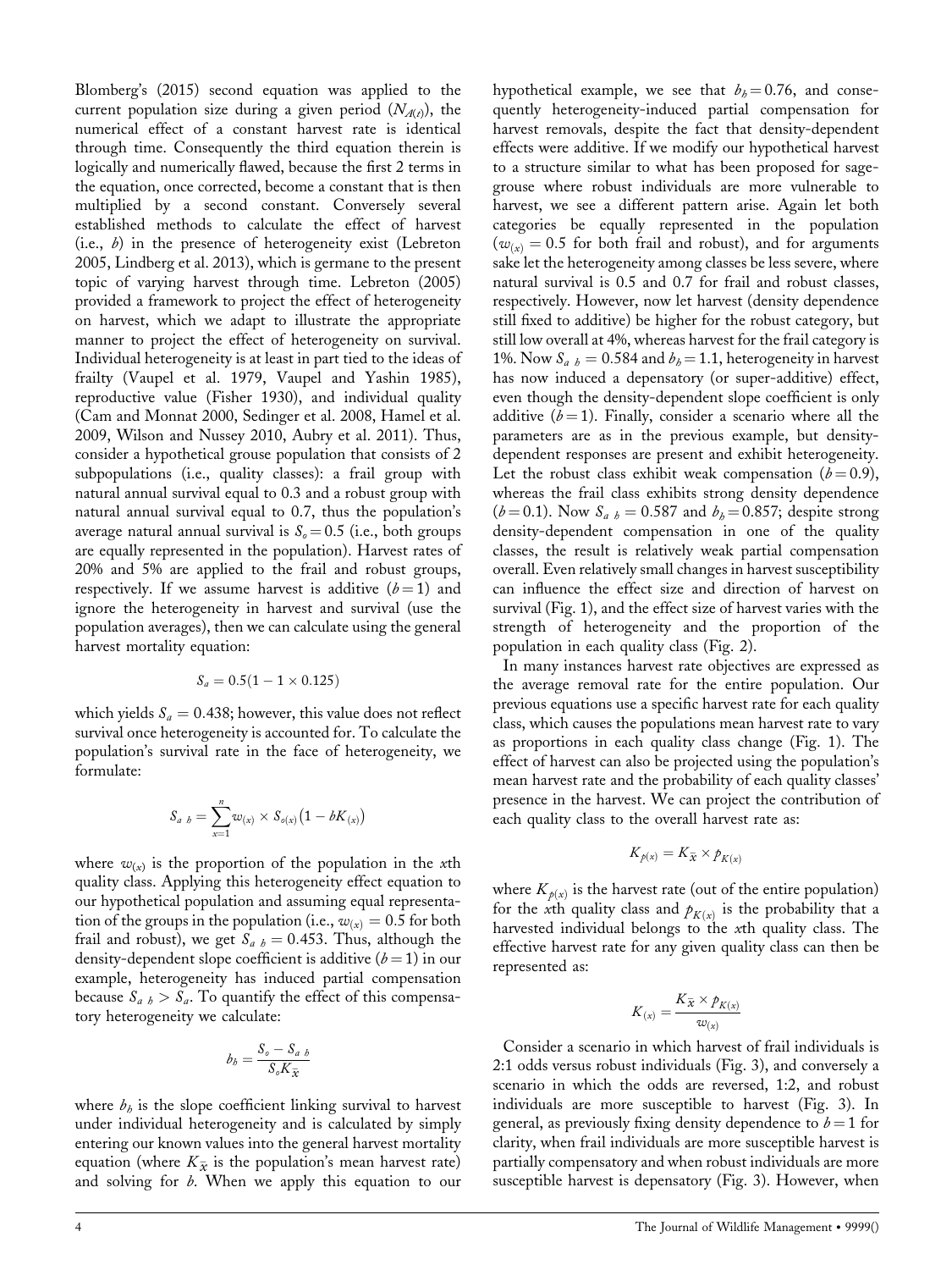

Figure 1. Projected survival effect of harvest heterogeneity on harvest effect size across hypothetical proportions of robust and frail quality classes. Densitydependent harvest effects are fixed at  $b = 1$ . Heterogeneity strength is the deviation from natural survival  $(S_o)$  of 0.5 for each quality class where robust is above and frail is below (i.e., heterogeneity strength = 0.1 indicates  $S_{\rho}$   $_{Pauli}$  = 0.4 and  $S_{\rho}$   $_{Robust}$  = 0.6). Heterogeneity slope coefficient is the slope parameter linking survival to harvest and in the face of heterogeneity is formulated as  $b_b = \frac{S_a - S_a}{S_s K_X}$ , where  $S_a$  is survival adjusted for harvest and heterogeneity and  $K_X$  is the population's mean harvest rate.

the quality classes' availability is greater than its proportion in the harvest, an opposite effect will occur. For example, when frail individuals are more susceptible to harvest, in most instances the projected effect will be partial compensation, but when the proportion of frail individuals in the population exceeds the proportion of frail in the harvest, depensatory harvest effects will be projected (Fig. 3). These general patterns hold true even as the effect of density dependence  $(b)$ is altered equally for each quality class, whereby as harvest heterogeneity increases susceptibility towards robust individuals,  $b_h$  will be larger than b and the converse is true when frail individuals are more susceptible. However, when  $b = 0$ then harvest removals are perfectly compensated for and harvest heterogeneity induces no effect  $(b_h = b)$ .

In addition to the effect of individual heterogeneity on survival, individual heterogeneity in future reproductive output can also influence the end effect of harvest on populations. Reproduction can be incorporated into estimating the effect of individual heterogeneity on harvest via reproductive values (Lindberg et al. 2013). Lindberg et al. (2013) formulated the harvest proportion irrespective of reproductive value as:

$$
b = \frac{\sum_{i=1}^{n} w_i b_i}{\sum_{i=1}^{n} w_i}
$$

and the harvest proportion weighted by reproductive value as:



Figure 2. Projected survival effect of 2 converse scenarios where heterogeneity in harvest risk varies by quality class: a) robust individuals are more susceptible to harvest, and b) frail individuals are more susceptible to harvest. Both scenarios vary across hypothetical heterogeneity strength in survival and population composition of quality classes. Density-dependent harvest effects are fixed at  $b = 1$ . Heterogeneity strength is the deviation from natural survival ( $S<sub>e</sub>$ ) of 0.5 for each quality class where robust is above and frail is below (i.e., heterogeneity strength = 0.1 indicates  $S_{\circ~Fraii}$  = 0.4 and  $S_{\circ~Robust}$  = 0.6). Heterogeneity slope coefficient is the slope parameter linking survival to harvest and in the face of heterogeneity is formulated as  $b_b = \frac{S_a - S_a}{S_s k_{\overline{x}}}$ , where  $S_a$  h is survival adjusted for harvest and heterogeneity and  $K_{\overline{x}}$  is the population's mean harvest rate.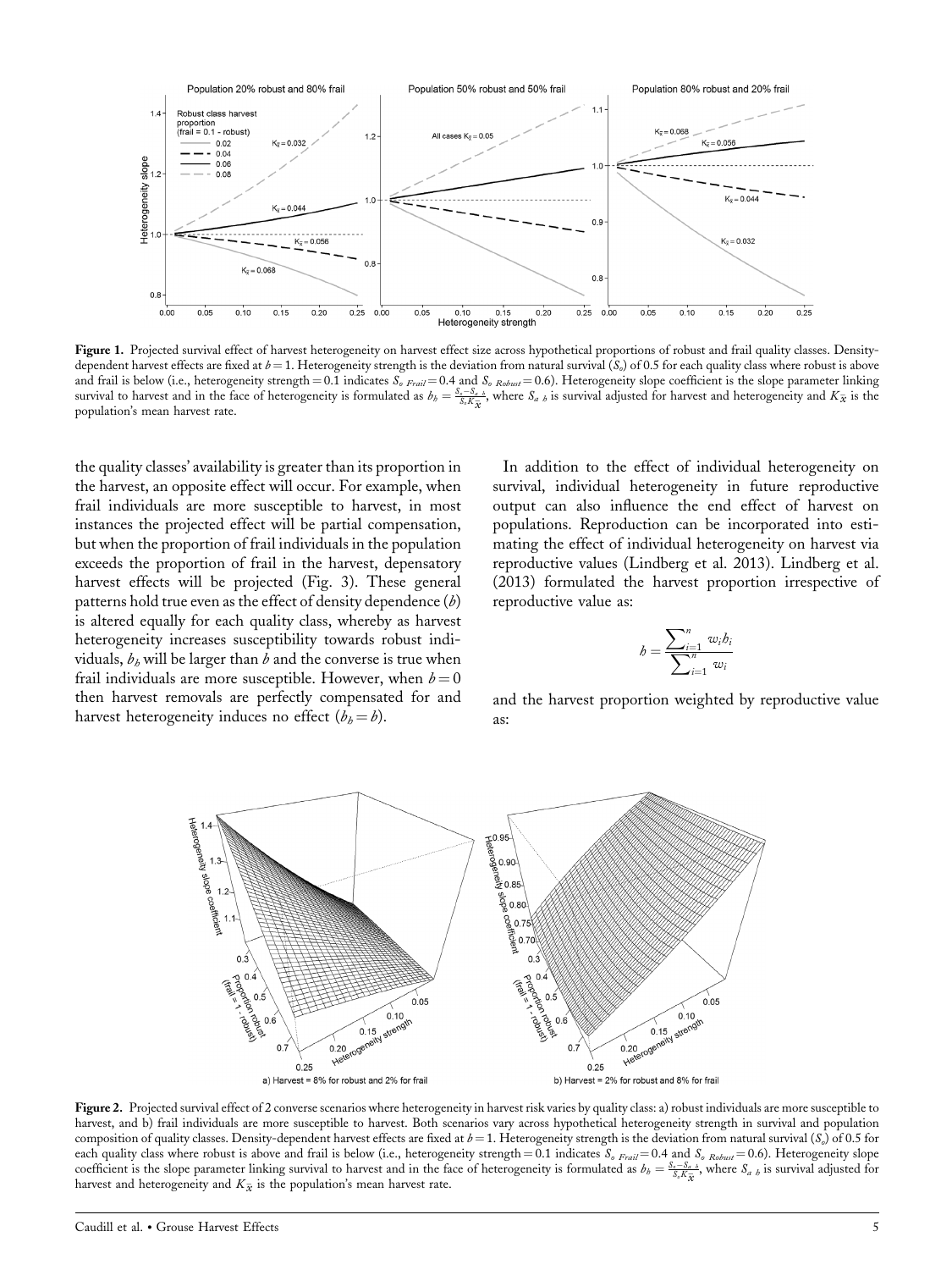

Figure 3. Projected survival effect of harvest where the populations mean harvest rate is constant ( $K_{\overline{x}} = 0.1$ ) and the heterogeneity in harvest risk between quality classes is constant under 2 differing scenarios. Both scenarios vary across hypothetical heterogeneity strength in survival and population composition of quality classes. Density-dependent harvest effects are fixed at  $b=1.$  Heterogeneity strength is the deviation from natural survival (S<sub>o</sub>) of 0.5 for each quality class where robust is above and frail is below (i.e., heterogeneity strength = 0.1 indicates  $S_o$   $_{Feail}$  = 0.4 and  $S_o$   $_{Robust}$  = 0.6). Heterogeneity slope coefficient is the slope parameter linking survival to harvest and in th heterogeneity.

$$
b_{rv} = \frac{\sum_{i=1}^n w_i v_i b_i}{\sum_{i=1}^n w_i v_i}
$$

Thus, the slope coefficient respective of reproductive value would be calculated as:

$$
b_{rv} = \frac{b_{rv}}{b}
$$

where  $w_i$  is the proportion of the population in *i*th quality class,  $h_i$  is the harvest rate of the *i*th quality class, and  $v_i$  is the reproductive value of the ith quality class. We again consider a hypothetical grouse population that consists of 2 quality classes (frail and robust) that are equally represented in the population ( $w_{(i)} = 0.5$  for both frail and robust) for the sake of clarity. Let the robust class' reproductive value equal 0.8 and the frail class' equal 0.2. First consider a scenario where the frail class is more susceptible to harvest ( $h_{\text{fail}}$  = 10% and  $h_{robust} = 2\%$ ; note  $K_{\overline{x}} = 6\%$ ). In this instance  $h_{rv} = 0.6$ , and harvest is partially compensated through heterogeneity. Alternatively consider a scenario where the robust class is more susceptible to harvest ( $b_{\text{frail}} = 2\%$  and  $b_{\text{robust}} = 10\%;$ note  $K_{\overline{x}} = 6\%$  as has been suggested for sage-grouse (Connelly et al. 2000; Reese and Connelly 2011; Caudill et al. 2014a,b) and blue grouse (Mussehl 1960, Bendell and Elliot 1967, Redfield 1975). When the robust class is more susceptible,  $b_{rv} = 1.4$  and the effect of harvest in the presence of individual heterogeneity in reproductive value is depensatory. From the heterogeneity perspective, whenever the robust class is more susceptible to harvest, the resulting effect will be depensatory. Conversely when the frail class is more susceptible, some level of compensation will exist (Figs. 1 and 2).

#### INDIVIDUAL HETEROGENEITY IN SAGE-GROUSE DEMOGRAPHY

Heterogeneity between individuals is a fundamental aspect of ecology. Trade-offs between current reproduction and future survival and reproduction are central to life-history theory and have received considerable attention (Williams 1966, Reznick 1985, Røskaft 1985, Stearns 1989, Erikstad et al. 1998). Although in many instances negative correlations, a cost of reproduction, are expected (Williams 1966, Reznick 1985, Erikstad et al. 1998), positive correlations can also exist (van Noordwijk and de Jong 1986; Cam et al. 1998, 2002; Barbraud and Weimerskirch 2005; Cam et al. 2013). Positive correlations could arise when variation in individual quality or ability to garner resources exists (van Noordwijk and de Jong 1986; Cam et al. 1998, 2013). In sage-grouse, reproduction has been reported to negatively affect subsequent survival (Blomberg et al. 2013) and future reproduction (Caudill et al. 2014a). However, individual heterogeneity could lessen the cost of reproduction for higher quality individuals (Caudill et al. 2014a). Evaluations of individual heterogeneity in sagegrouse are largely lacking, and we are aware of only 2 studies that have explicitly accounted for individual heterogeneity (i.e., explicitly accounted for latent or hidden individual variation) while evaluating reproduction (Caudill et al. 2014a, 2016a) and none for survival. Hence additional investigation of individual heterogeneity is needed and we provide an evaluation regarding survival on the Parker Mountain sage-grouse population.

The Parker Mountain sage-grouse population is well studied (Dahlgren et al. 2010; Caudill et al. 2013, 2014a,  $2016a$ ; Guttery et al. 2013), and consequently we only consider a small number of covariates that these studies have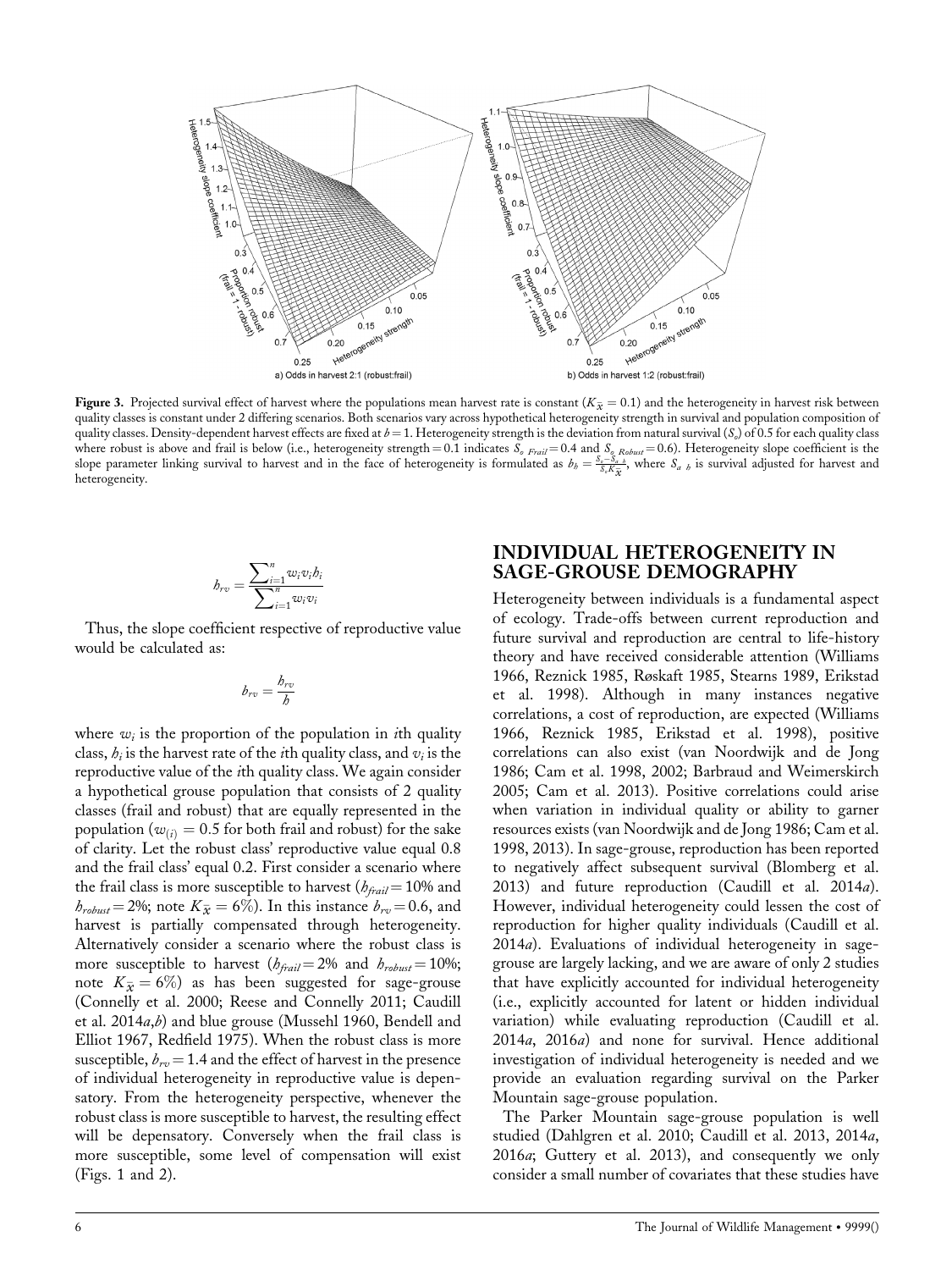Table 1. Candidate models (generalized linear mixed model) evaluating the effects of climate on annual survival of female greater sage-grouse on Parker Mountain, Utah, USA, 1998–2010. We present models and Akaike's Information Criterion adjusted for sample size  $(AIC_c)$ , difference in AIC<sub>c</sub> values between each model and the best model ( $\Delta AIC_c$ ), AIC<sub>c</sub> weight  $(\omega_i)$ , number of parameters  $(K)$ , and random individual intercept variance  $(\sigma_R^2)$ .

| Model <sup>a,b</sup>            | AIC.             | $\Delta AIC$ |              | $\omega_i$ Deviance K |               | $\sigma_{\bf p}^2$ |
|---------------------------------|------------------|--------------|--------------|-----------------------|---------------|--------------------|
| Winter $PZ_{t-1}$<br>Summer PZ. | 324.86<br>330.63 | 0.00<br>5.77 | 0.93<br>0.05 | 318.76<br>324.53      | 3<br>3        | 0.486<br>0.512     |
| Intercept only                  | 332.23           | 7.37         | 0.02         | 328.18                | $\mathcal{L}$ | 0.031              |

<sup>a</sup> Models with  $\Delta AIC_c$  > intercept only; models not shown: winter PZ  $_t$  and Apr PZ  $_t$ .

 $\overline{P}$  Winter = 1 Nov–31 Mar, Summer = 1 May–31 Aug, PZ = Palmer Z index of drought,  $t =$  current year  $t$ ,  $t - 1 =$  previous year.

previously identified as important to sage-grouse demography. To evaluate survival we used covariates regarding previous reproductive success (Caudill et al. 2014a) and drought indices (Guttery et al. 2013, Caudill et al. 2014a). We captured female grouse (Giesen et al. 1982) in spring 1998–2009 and fitted them with necklace-style very high frequency (VHF) radio transmitters (Advanced Telemetry Systems, Isanti, MN, USA and Holohil Systems, Ontario, Canada). Capture and transmitter attachment procedures were approved by the Utah State University Institutional Animal Use and Care Committee (IACUC Numbers 945, 945R, 942, and 942R). We monitored survival and reproductive success annually 1998–2010 (Guttery et al. 2013, Caudill et al. 2014a, Dahlgren et al. 2016). We estimated annual survival using a generalized linear mixed model with a random intercept for each individual, the equivalent of a known-fate model with a random effect, using the glmer function from the lme4 package (Bates et al. 2014) in R 3.1.1 (R Core Team 2014). We fit models with a binomial distribution, a logit link, and an adaptive Gausian Hermite approximation. We used a sequential approach where we first evaluated climatic parameters (Table 1), and then added reproduction parameters to a final candidate model set (Table 2). We ranked models using Akaike's Information Criterion (Akaike 1973) adjusted for sample size (AIC $_{\circ}$ ; Burnham and Anderson 2002), and we counted parameters as the number of fixed effects plus an additional parameter for the random individual intercept. Models with  $\Delta AIC_c \leq 2$  were considered competitive model structures. Our modeling approach intentionally led to nested models, which we further evaluated using likelihood ratio tests (Table 3) in addition to our information-theoretic approach.

Our survival models were based on 247 observations of 184 individuals. The previous winter's drought index was the best climatic predictor of survival (Table 1), where increased winter precipitation increased survival ( $\beta = 0.31$ , SE = 0.12). The addition of previous reproductive effort seemed to explain overall variation in our data (i.e.,  $\Delta AIC_c$  and LRT; Tables 2 and 3) and variation among individuals (i.e.,  $\sigma_R^2$ ; Table 2), where attempting to reproduce (initiating a nest) and successfully raising a brood increased the probability of female survival ( $\beta = 0.55$ , SE = 0.29;  $\beta = 0.46$ , SE = 0.31, respectively). Female age did not appear to affect survival, but our comparison was between juveniles and adults (i.e., second year and after second year), which could obscure the effect of age on survival (Caudill et al. 2016a).

In our study species and system, individual heterogeneity appeared to lessen the cost of reproduction for some individuals (Caudill et al. 2014a) and predict higher quality individuals because reproduction appears to be correlated with increased survivorship ( $\beta$  nest initiation = 0.55, SE nest initiation  $= 0.29$ ;  $\beta$  brood success  $= 0.46$ , SE brood success  $= 0.31$ ). The apparent positive correlation between reproduction and survival could also support the frailty hypothesis (Vaupel et al. 1979, Vaupel and Yashin 1985; see also selection hypothesis, Forslund and Pärt 1995), which supports previous findings in sage-grouse (Caudill et al. 2016a). Consequently, our results seem to support the hypothesis that nonbreeding individuals tend to be lower quality individuals (Cam et al. 1998), whereby the recommendation to avoid harvesting reproductively successful females seems prudent (Caudill et al. 2014 $a,b$ ). Even small changes in harvest timing (delaying harvest by 1 or 2 weeks) could significantly influence the susceptibility to harvest of successful females, because the distribution of juveniles and successful females is rapidly changing during this period (Caudill et al. 2016b). Hence the heterogeneity trade-off associated with later harvest (as previously outlined) likely outweighs the temporal compensation potential (i.e., density dependence) on these short time scales. Moreover, when harvest is additive, from the density-dependent perspective, delaying harvest does not have a larger effect size (under a proportional harvest strategy), but the potential for heterogeneity to induce some level of compensation does exist.

Table 2. Final candidate model set (generalized linear mixed model) evaluating annual survival of female greater sage-grouse on Parker Mountain, Utah, USA, 1998–2010. We present models and Akaike's Information Criterion adjusted for sample size (AIC<sub>c</sub>), difference in AIC<sub>c</sub> values between each model and the best model ( $\triangle AIC_c$ ),  $\triangle AIC_c$  weight ( $\omega_i$ ), number of parameters (K), and random individual intercept variance  $(\sigma_R^2)$ .

| Model <sup>a,b</sup>                 | $AIC_{c}$ | $\Delta AIC$ | $\omega$ | Deviance | $\sigma_R^2$ |
|--------------------------------------|-----------|--------------|----------|----------|--------------|
| Winter PZ $_{t-1}$ + initiation $_t$ | 323.40    | $0.00\,$     | 0.50     | 315.24   | 0.131        |
| Winter PZ $_{t=1}$ + brood $_t$      | 324.77    | 1.37         | 0.25     | 316.60   | 0.144        |
| Winter PZ $_{t=1}$                   | 324.86    | 1.45         | 0.24     | 318.76   | 0.486        |
| Intercept only                       | 332.23    | 8.83         | 0.01     | 328.18   | 0.031        |

<sup>a</sup> Models with pretending variables (Anderson 2008; see also uninformative parameters, Arnold 2010) not shown: winter PZ<sub>t</sub>+age<sub>t</sub> and winter PZ<sub>t</sub>+nest<sub>t</sub>.<br><sup>b</sup> Winter = 1 Nov–31 Mar, PZ = Palmer Z index of drought, init or yearling,  $t =$  current year,  $t - 1 =$  previous year.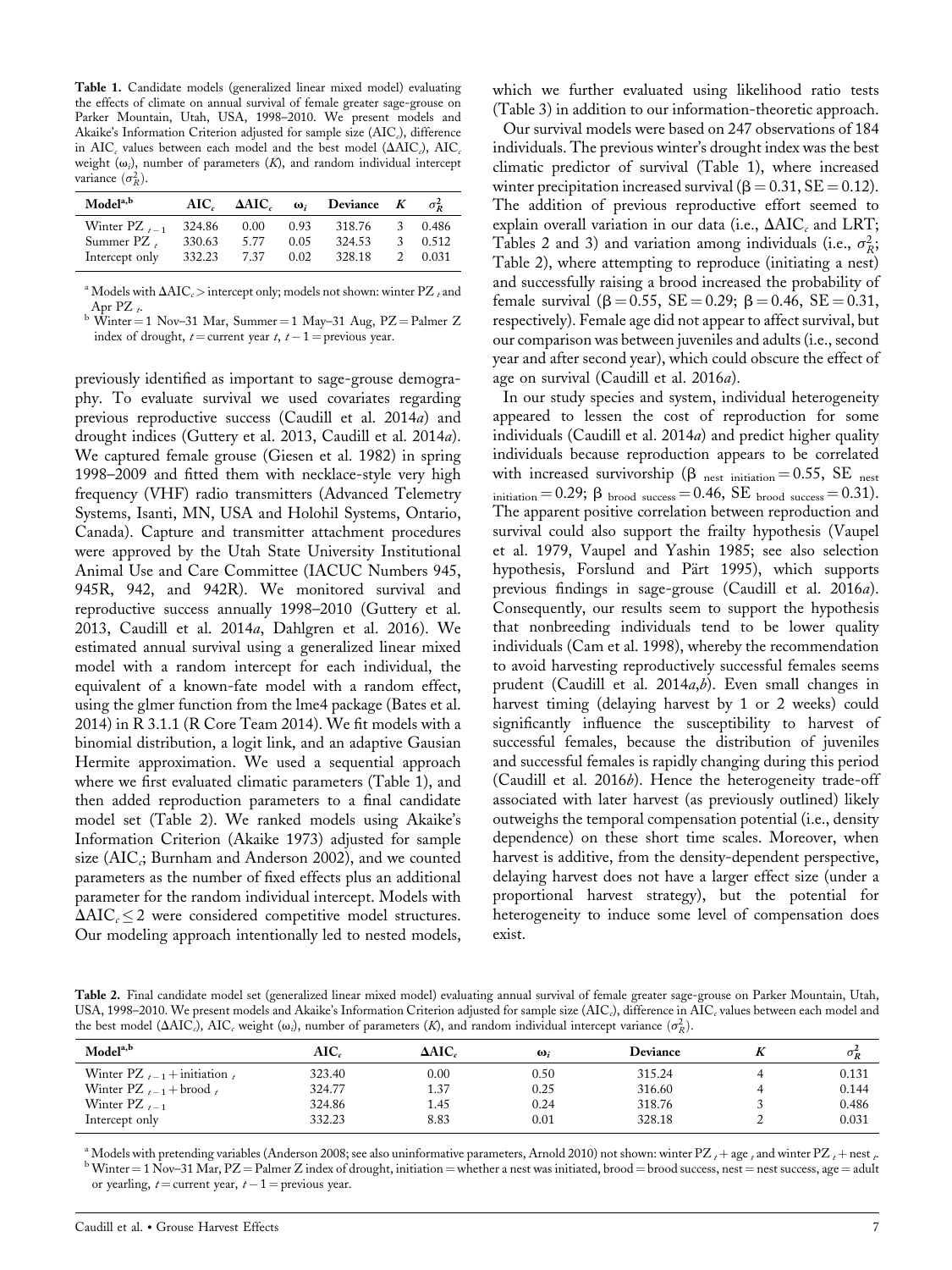Table 3. Likelihood ratio test of 4 models evaluated for annual female survival (S) of greater sage-grouse on Parker Mountain, Utah, USA, 1998–2010.

| General model <sup>a</sup>               | Reduced model <sup>a</sup>  | $X^2$ | df |       | <b>Hypothesis tested</b>                 |
|------------------------------------------|-----------------------------|-------|----|-------|------------------------------------------|
| $S \sim (1 ID) +$ winter PZ              | $S \sim (1 \text{ID})$      | 9.42  |    | 0.002 | Previous winter drought affects survival |
| $S \sim (1 ID) +$ winter PZ + initiation | $S \sim (1 ID) +$ winter PZ | 3.52  |    | 0.061 | Breeding status affects survival         |
| $S \sim (1 1D) +$ winter PZ + brood      | $S \sim (1 ID) +$ winter PZ | 2.15  |    | 0.142 | Brood status affects survival            |

<sup>a</sup> (1|ID) = random intercept by individual, winter PZ = previous winters (1 Nov–31 Mar) drought index, initiation = whether an individual attempted  $reproduction, broad = broad success in the year.$ 

## DISCUSSION

Individual heterogeneity has been recognized as potentially important in harvest effects (Lebreton 2005, Lindberg et al. 2013, Guillemain et al. 2014) but could complicate traditional harvest strategies (Caudill et al. 2014a). For example, Caudill et al. (2014a,b) hypothesized that delaying harvest, even by a short period, could result in harvest becoming less selective of demographic groups important to population persistence and growth (e.g., successful adult F, juvenile F). Implicit in this argument is that multiple alternate mechanisms for population responses exist; compensation could occur via heterogeneity in reproductive potential and evolutionary implications of harvest could outweigh short-term effects. Conversely, Blomberg (2015) strongly criticized delaying harvest, but in doing so assumed that harvest was evenly distributed across groups, both within the population and across time, and therefore failed to recognize that a fundamental assumption of the analysis could be violated if early harvest biases the effect of harvest toward critical groups, as previously suggested (Caudill et al.  $2014a,b, 2016b$ . For example, Blomberg's  $(2015)$  assumed population-level harvest rate  $(K = 0.1;$  generally the target harvest rate for sage-grouse; Reese and Connelly 2011) is exceeded by nearly 2-fold for juveniles in several systems (Wik 2002, Beck et al. 2006, Caudill et al. 2014b), and yearspecific estimates of nearly 3–4 times greater exist (37.5%, Wik 2002; 26.9%, Caudill et al. 2014b). Moreover, crippling loss is common in harvested populations (Braun and Beck 1985, Hoffman 1985, Small et al. 1991, Caudill et al. 2014b), and is implicitly ignored by many studies, which thereby underestimate the effect size of harvest. Hence harvest rates can vary through time and across groups, and these dynamics along with crippling losses are vital to accurate conceptualization of harvest effects. We conclude, as has been previously shown (Lebreton 2005, Lindberg et al. 2013, Guillemain et al. 2014), that heterogeneity can play a larger role in harvest effects than traditionally thought. Furthermore, our findings support previous reports that when heterogeneity induces compensation in harvest mortality, the assumption that compensation occurs only after harvest (Kokko 2001, Blomberg 2015) appears incorrect (Sedinger and Herzog 2012).

Differential susceptibility to harvest could arise as a consequence of intentional harvest paradigms and social factors (Coltman et al. 2003, Hengeveld and Festa-Bianchet 2011, Festa-Bianchet et al. 2014) or as inadvertent byproducts (Bendell and Elliot 1967, Redfield 1975, Zwickel

1982, Connelly et al. 2000). Regardless, selective harvest has potential evolutionary ramifications for species (Coltman et al. 2003, 2005; Law and Salick 2005; Garel et al. 2007; Swain et al. 2007) that can manifest even at low harvest rates (Coltman 2008) and in short timescales (Coltman et al. 2003, Jørgenson et al. 2007, Darimont et al. 2009). Interestingly, despite the relatively early pervasive view of predation acting upon natural selection (Sumner 1935; Isley 1938; Dice 1949; Kettlewell 1955, 1956), human harvest as a potential evolutionary force received relatively little attention until recently (Coltman et al. 2003, Law and Salick 2005, Allendorf and Hard 2009, Bonenfant et al. 2009, Festa-Bianchet et al. 2014). In some instances harvest may be biased towards poor-quality individuals, notably in waterfowl (Hepp et al. 1986, Dufour et al. 1993, Heitmeyer et al. 1993, Pace and Afton 1999), which could provide some compensation for harvest mortality (Lebreton 2005, Lindberg et al. 2013, Guillemain et al. 2014). However, in other instances harvest regimes could be selective of higher quality individuals, which we demonstrate can cause the short-term effect of harvest to become depensatory. Nonetheless, selective harvest could also cause artificial selection and potentially shift phenotypes (Coltman et al. 2003, Garel et al. 2007, Bonenfant et al. 2009, Hengeveld and Festa-Bianchet 2011, Festa-Bianchet et al. 2014); however, evolution in harvested populations is complex because the relative strength of natural and artificial selection act in combination to affect trait change (Edeline et al. 2007). When traits that confer little fitness advantage are selected, artificial selection on the phenotype is unlikely (Rughetti and Festa-Bianchet 2010), and accordingly altering harvest regimes to be more selective of frail individuals could be advantageous to confer partial compensation and reduce the risk of artificial selection.

Identification of traits related to individual quality is imperative when managing harvest in relation to the heterogeneity tradeoff. Individual morphometric traits related to individual quality are readily identifiable prior to harvesting in some instances (Festa-Bianchet 2003, 2017; Kuparinen and Festa-Bianchet 2017); for example, horn size in some mammals (Coltman et al. 2003, Garel et al. 2007, Festa-Bianchet et al. 2014, Douhard et al. 2016, Pigeon et al. 2016) and body size in some fish (Conover and Munch 2002, Edeline et al. 2007, Jørgenson et al. 2007, Kuparinen and Merilä 2007, Swain et al. 2007). In other instances behavioral traits associated with individual quality could be less readily apparent and require research to identify; for example, variability in space use in some grouse populations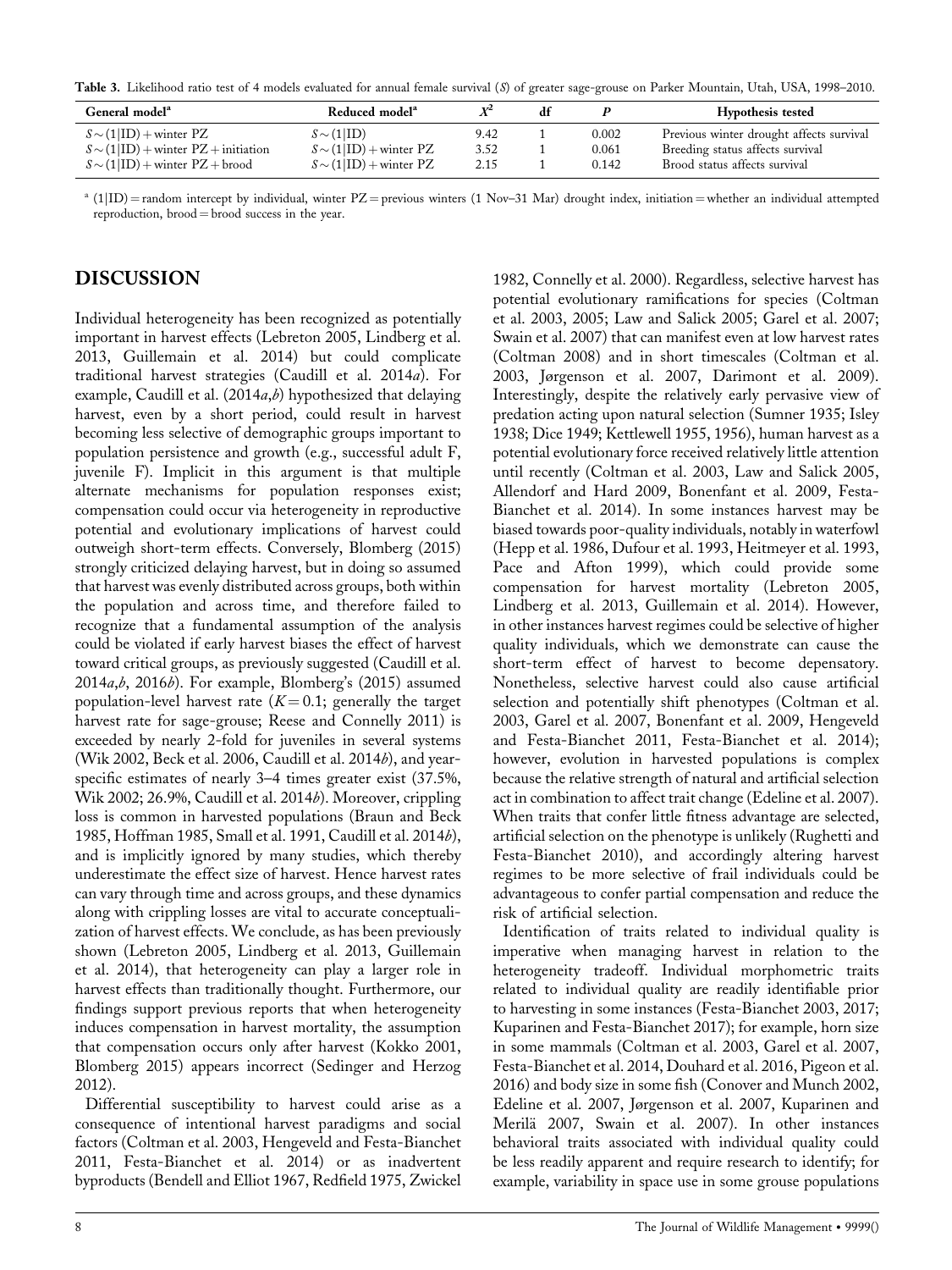(Mussehl 1960; Redfield 1975; Connelly et al. 2000; Caudill et al. 2014b, 2016b). Conversely, the linkages between traits (e.g., behavioral, morphometric) and individual quality are unknown in many instances. Further study regarding the potential links between individual traits and individual quality will aid in optimizing harvest strategies, in relation to the heterogeneity tradeoff, across taxa.

## MANAGEMENT IMPLICATIONS

When faced with uncertainty in harvest effects, we recommend a conservative approach whereby managers assume harvest is mostly additive to natural mortality, as has been previously articulated (Lebreton 2005), but recognize alternate mechanisms for compensation could occur (e.g., compensatory natality, immigration, individual heterogeneity). We recommend researchers investigate and managers employ harvest paradigms that best fit species- and sitespecific goals. For example, Blomberg (2015) suggested altering bag limits and season lengths to achieve variable harvest rates in grouse. However, previous research has demonstrated that these could have little bearing on overall harvest rate (Braun and Beck 1985, Hoffman 1985), although some reports of numerical increases in harvest exist (Crawford 1982). Conversely, habitat (Autenrieth 1981, Brøseth and Pedersen 2010), entry points (Fischer and Keith 1974, Brøseth and Pedersen 2000), and landownership (Small et al. 1991) can influence grouse harvest rates, and accordingly should be incorporated into management. Timing of harvest could be used to mitigate or exploit spatiotemporal characteristics of populations and alter harvest mortality structures (i.e., additive–compensatory harvest continuum), contrary to previous claims (Blomberg 2015).

Harvest strategies that decrease harvest rates on higher quality demographic groups could help mitigate the potential for artificial selection (Kuparinen and Festa-Bianchet 2017). Our findings show that selective harvest of higher quality individuals can also induce depensatory population effects. Conversely, shifting the heterogeneity tradeoff to lower quality individuals can induce a partially compensatory effect. Hence evaluating and managing the heterogeneity tradeoff has both short- and long-term consequences for wild populations. We echo previous recommendations that evaluating and minimizing impact of selective harvest should become a management priority (Festa-Bianchet 2003, Allendorf and Hard 2009, Bonenfant et al. 2009, Mysterud and Bischof 2010), thus ensuring the long-term viability of harvest and reducing the possibility of incurring large Darwinian debts for future generations (Loder 2005).

## ACKNOWLEDGMENTS

M. S. Lindberg, J.-D. Lebreton, and J. H. Schmidt provided valuable discussion on individual heterogeneity and harvest effects. Comments from R. A. Merizon, J. R. Caikoski, J. W. Merickel, L. S. Parrett, and 2 anonymous reviewers provided valuable commentary that improved the manuscript. This research was supported in part by Alaska Department of Fish and Game, Tall Timbers Research Station and Land

Conservancy, Utah State University, University of Georgia, and Florida Fish and Wildlife Conservation Commission.

# LITERATURE CITED

- Akaike, H. 1973. Information theory and an extension of the maximum likelihood principle. Pages 267–281 in B. N. Petrov and B. F. Csaki, editors. Second international symposium on information theory. Academiai Kiado, Budapest.
- Allen, D. L. 1947. Hunting as a limitation to a Michigan pheasant population. Journal of Wildlife Management 11:232–243.
- Allendorf, F. W, and J. J. Hard. 2009. Human-induced evolution caused by unnatural selection through harvest on wild animals. Proceedings of the National Academy of Sciences 106:9987–9994.
- Anderson, D. R. 2008. Model based inference in the life sciences: a primer on evidence. Springer, New York, New York, USA.
- Anderson, D. R, and K. P. Burnham. 1976. Population of the mallard: VI. The effect of exploitation on survival. U.S. Fish and Wildlife Service Publication 128, Washington, D.C., USA.
- Arnold, T. W. 2010. Uninformative parameters and model selection using Akaike's Information Criterion. Journal of Wildlife Management 74:1175–1178.
- Ashley, M. V., M. F. Willson, O. R. W. Pergams, D. J. O'Dowd, S. M. Gende, and J. S. Brown. 2003. Evolutionary enlightened management. Biological Conservation 111:115–123.
- Aubry, L. M., E. Cam, J.-Y. Monnat, and S. Pavard. 2011. Drivers of agespecific survival in a long-lived seabird: contributions of observed and hidden sources of heterogeneity. Journal of Animal Ecology 80:375–383.
- Aubry, L. M., D. N. Koons, J.-Y. Monnat, and E. Cam. 2009. Consequences of recruitment decisions and heterogeneity on age-specific breeding success in a long-lived sea bird. Ecology 90:2491–2502.
- Autenrieth, R. E. 1981. Sage grouse management in Idaho. Idaho Department of Fish and Game, Wildlife Bulletin 9, Boise, USA.
- Barbraud, C., and H. Weimerskirch. 2005. Environmental conditions and breeding experience affect costs of reproduction in blue petrels. Ecology 86:682–692.
- Bates, D., M. Maechler, B. Bolker, and S. Walker. 2014. lme4: linear mixedeffects models using Eigen and S4. R package version 1.1-7, <[http://](http://CRAN.R-project.org/package=lme4) [CRAN.R-project.org/package](http://CRAN.R-project.org/package=lme4)=lme4>. Accessed 7 May 2015.
- Beck, D. I., and C. E. Braun. 1978. Weights of Colorado sage grouse. Condor 80:241–243.
- Beck, J. L., K. P. Reese, J. W. Connelly, and M. B. Lucia. 2006. Movements and survival of juvenile greater sage-grouse in southeastern Idaho. Wildlife Society Bulletin 34:1070–1078.
- Bendell, J. F., and P. W. Elliot. 1967. Behavior and the regulation of numbers in blue grouse. Canadian Wildlife Service Report Series, No. 4, Ottawa, Canada.
- Bergerud, A. T. 1985. The additive effect of hunting mortality on the natural mortality rates of grouse. Pages 345–366 in S. L. Beasom and S. F. Roberson, editors. Game harvest management. Caesar Kleberg Wildlife Research Institute, Kingsville, Texas, USA.
- Bergerud, A. T. 1988a. Population ecology of grouse. Pages 578-685 in A. T. Bergerud and M. W. Gratson, editors. Adaptive strategies and population ecology of northern grouse. University of Minnesota Press, Minneapolis, USA.
- Bergerud, A. T. 1988b. Increasing the numbers of grouse. Pages 686-731 in A. T. Bergerud and M. W. Gratson, editors. Adaptive strategies and population ecology of northern grouse. University of Minnesota Press, Minneapolis, USA.
- Blomberg, E. J. 2015. The influence of harvest timing on greater sage-grouse survival: a cautionary perspective. Journal of Wildlife Management 79:695–703.
- Blomberg, E. J., J. S. Sedinger, D. V. Nonne, and M. T. Atamian. 2013. Seasonal reproductive costs contribute to reduced survival of female greater sage-grouse. Journal of Avian Biology 44:149–158.
- Bonenfant, C., F. Pelletier, M. Garel, and P. Bergeron. 2009. Agedependent relationship between horn growth and survival in wild sheep. Journal of Animal Ecology 78:161–171.
- Boyce, M. S., A. R. E. Sinclair, and G. C. White. 1999. Seasonal compensation of predation and harvesting. Oikos 87:419–426.
- Braun, C. E., and T. D. I. Beck. 1985. Effects of changes in hunting regulations on sage grouse harvest populations. Pages 335–343 in S. L.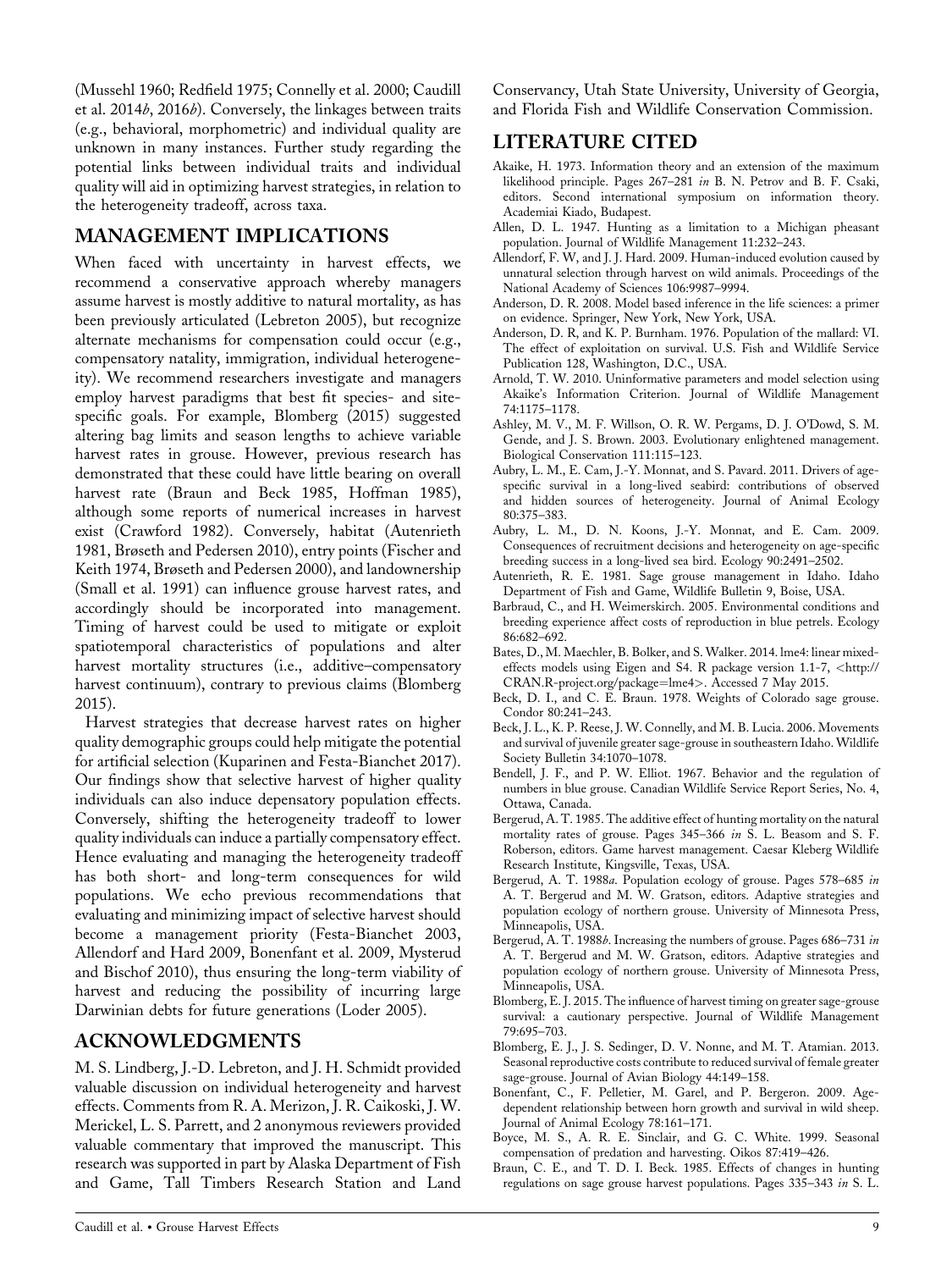Beasom, and S. F. Roberson, editors. Game harvest management. Caesar Kleberg Wildlife Research Institute, Kingsville, Texas, USA.

- Burnham, K. P., and D. R. Anderson. 1984. Tests of compensatory vs. additive hypotheses of mortality in mallards. Ecology 65:105–112.
- Burnham K. P., and D. R. Anderson. 2002. Model selection and multimodel inference: a practical information-theoretic approach. Springer-Verlag, New York, New York, USA.
- Brøseth, H., and H. C. Pedersen. 2000. Hunting effort and game vulnerability studies on a small scale: a new technique combining radio-telemetry, GPS and GIS. Journal of Applied Ecology 37: 182–190.
- Brøseth, H., and H. C. Pedersen. 2010. Disturbance effects of hunting activity in a willow ptarmigan Lagopus lagopus population. Wildlife Biology 16:241–248.
- Cam, E., O. Gimenez, R. Alpizar-Jara, L. M. Aubry, M. Authier, E. G. Cooch, D. N. Koons, W. A. Link, J.-Y. Monnat, J. D. Nichols, J. J. Rotella, J. A. Royle, and R. Pradel. 2013. Looking for a needle in a haystack: inference about individual fitness components in a heterogeneous population. Oikos 122:739–753.
- Cam, E., J. E. Hines, J.-Y. Monnat, J. D. Nichols, and E. Danchin. 1998. Are adult nonbreeders prudent parents? The kittiwake model. Ecology 79:2917–2930.
- Cam, E., W. A. Link, E. G. Cooch, J.-Y. Monnat, and E. Danchin. 2002. Individual covariation in life-history traits: seeing the trees despite the forest. American Naturalist 159:96–105.
- Cam, E., and J.-Y. Monnat. 2000. Apparent inferiority of first-time breeders in the kittiwake: the role of heterogeneity among age classes. Journal of Animal Ecology 69:380–394.
- Caudill, D., M. R. Guttery, B. Bibles, T. A. Messmer, G. Caudill, E. Leone, D. K. Dahlgren, and R. Chi. 2014a. Effects of climatic variation and reproductive trade-offs vary by measure of reproductive effort in greater sage-grouse. Ecosphere 5:art154.
- Caudill, D., M. R. Guttery, E. Leone, G. Caudill, and T. A. Messmer. 2016a. Age-dependence and individual heterogeneity in reproductive success of greater sage-grouse. Journal of Avian Biology 47:719–723.
- Caudill, D., T. A. Messmer, B. Bibles, and M. R. Guttery. 2013. Winter habitat use by juvenile greater sage-grouse on Parker Mountain, Utah: implications for sagebrush management. Human-Wildlife Interactions 72:250–259.
- Caudill, D., T. A. Messmer, B. Bibles, and M. R. Guttery. 2014b. Greater sage-grouse juvenile survival in Utah. Journal of Wildlife Management 78:808–817.
- Caudill, D., T. M. Terhune, B. Bibles, and T. A. Messmer. 2016b. Factors affecting seasonal movements of juvenile greater sage-grouse: a reconceptualized nest survival model. Condor 118:139–147.
- Coltman, D. W. 2008. Evolutionary rebound from selective harvesting. Trends in Ecology and Evolution 23:117–118.
- Coltman, D. W., P. O'Donoghue, J. T. Hogg, and M. Festa-Bianchet. 2005. Selection and genetic (co)variance in bighorn sheep. Evolution 59:1372–1382.
- Coltman, D. W., P. O'Donoghue, J. T. Jorgenson, J. T. Hogg, C. Strobeck, and M. Festa-Bianchet. 2003. Undesirable evolutionary consequences of trophy hunting. Nature 426:655–658.
- Connelly, J. W., A. D. Apa, R. B. Smith, and K. P. Reese. 2000. Effects of predation and hunting on adult sage grouse Centrocercus urophasianus in Idaho. Wildlife Biology 6:227–232.
- Connelly, J. W., J. H. Gammonley, and T. W. Keegan. 2012. Harvest management. Pages 202–231 in N. J. Silvy, editor. The wildlife techniques manual: management (volume 2). Johns Hopkins University Press, Baltimore, Maryland, USA.
- Connelly, J. W., K. P. Reese, E. O. Garton, and M. L. Commons-Kemner. 2003. Response of greater sage-grouse Centrocercus urophasianus populations to different levels of exploitation in Idaho, USA. Wildlife Biology 9:335–340.
- Conover, D. O, and S. B. Munch. 2002. Sustaining fisheries yields over evolutionary time scales. Science 297:94–96.
- Conroy, M. J., C. J. Fonnesbeck, and N. L. Zimper. 2005. Modeling regional waterfowl harvest rates using Markov chain Monte Carlo. Journal of Wildlife Management 69:77–90.
- Cooley, H. S., R. B. Wielgus, G. M. Koehler, H. S. Robinson, and B. T. Maletzke. 2009. Does hunting regulate cougar populations? A test of compensatory mortality hypothesis. Ecology 90:2913–2921.
- Crawford, J. A. 1982. Factors affecting sage grouse harvest in Oregon. Wildlife Society Bulletin 10:374–377.
- Dahlgren, D. K., M. R. Guttery, T. A. Messmer, D. Caudill, R. D. Elmore, R. Chi, and D. N. Koons. 2016. Evaluating vital-rate contributions to greater sage-grouse population dynamics to inform conservation. Ecosphere 7:e01249.
- Dahlgren, D. K., T. A. Messmer, and D. N. Koons. 2010. Achieving better estimates of greater sage-grouse chick survival in Utah. Journal of Wildlife Management 74:1286–1294.
- Darimont, C. T., C. M. Carlson, M. T. Kinnison, P. C. Paquet, T. E. Reimchen, and C. C. Wilmers. 2009. Human predators outpace other agents of trait change in the wild. Proceedings of the National Academy of Sciences 106:952–954.
- Dice, L. R. 1949. The selection index and its test of significance. Evolution 3:262–265.
- Douhard, M., M. Festa-Bianchet, F. Pelletier, J.-M. Gaillard, and C. Bonenfant. 2016. Changes in horn size of Stone's sheep over four decades correlate with trophy hunting pressure. Ecological Applications 26:309–321.
- Dufour, K. W., C. D. Ankney, and P. J. Weatherhead. 1993. Condition and vulnerability to hunting among mallards staging at lake St. Clair, Ontario. Journal of Wildlife Management 57:209–215.
- Edeline, E., S. M. Carlson, L. C. Stige, I. J. Winfield, J. M. Fletcher, J. B. James, T. O. Haugen. L. A. Vøllestad, and N. C. Stenseth. 2007. Trait changes in a harvested population are driven by a dynamic tug-of-war between natural and harvest selection. Proceedings of the National Academy of Sciences 104:15799–15804.
- Engen, S., R. Lande, and B.-E. Sæther. 2014. Evolutionary consequences of nonselective harvesting in density-dependent populations. American Naturalist 184:714–726.
- Erikstad, K. E., P. Fauchald, T. Tveraa, and H. Steen. 1998. On the cost of reproduction in long-lived birds: the influence of environmental variability. Ecology 79:1781–1788.
- Errington, P. L. 1945. Some contributions of a fifteen-year local study of the northern bobwhite to a knowledge of population phenomena. Ecological Monographs 15:1–34.
- Errington, P. L. 1956. Factors limiting higher vertebrate populations. Science 124:304–307.
- Festa-Bianchet, M. 2003. Exploitative wildlife management as a selective pressure for life-history evolution of large mammals. Pages 191–207 in M. Festa-Bianchet and M. Apollonio, editors. Animal behavior and wildlife conservation. Island Press, Washington, D.C., USA.
- Festa-Bianchet, M. 2017. When does selective hunting select, how can we tell, and what should we do about it? Mammal Review 47:79–81.
- Festa-Bianchet, M., F. Pelletier, J. T. Jorgenson, C. Feder, and A. Hubbs. 2014. Decrease in horn size and increase in age of trophy sheep in Alberta over 37 years. Journal of Wildlife Management 78:133–141.
- Fischer, C. A., and L. B. Keith. 1974. Population responses of central Alberta ruffed grouse to hunting. Journal of Wildlife Management 38:585–600.
- Fisher, R. A. 1930. The genetical theory of natural selection. Clarendon Press, Oxford, United Kingdom.
- Forslund, P., and T. Pärt. 1995. Age and reproduction in birds: hypotheses and tests. Trends in Ecology and Evolution 10:374–378.
- Gaillard, J.-M., M. Festa-Bianchet, N. G. Yoccoz, A. Loison, and C. Toïgo. 2000. Temporal variation in fitness components and population dynamics of large herbivores. Annual Review of Ecology and Systematics 2000:367–393.
- Gaillard, J.-M. and N. G. Yoccoz. 2003. Temporal variation in survival of mammals: a case of environmental canalization? Ecology 84:3294–3306.
- Garel, M., J. Cugnasse, D. Maillard, J. Gaillard, A. J. M. Hewison, and D. Dubray. 2007. Selective harvesting and habitat loss produce long-term life history changes in a mouflon population. Ecological Adaptations 17:1607–1618.
- Giesen, K. M., T. J. Schoenberg, and C. E. Braun. 1982. Methods for trapping sage grouse in Colorado. Wildlife Society Bulletin 10:224–231.
- Guillemain M. R. Pradel, O. Devineau, G. Simon, and M. Gauthier-Clerc. 2014. Demographic heterogeneity among individuals can explain the discrepancy between capture-mark-recapture and waterfowl count results. Condor 116:293–302.
- Guttery, M. R., D. K. Dahlgren, T. A. Messmer, J. W. Connelly, K. P. Reese, P. A. Terletzky, N. Burkepile, and D. N. Koons. 2013. Effects of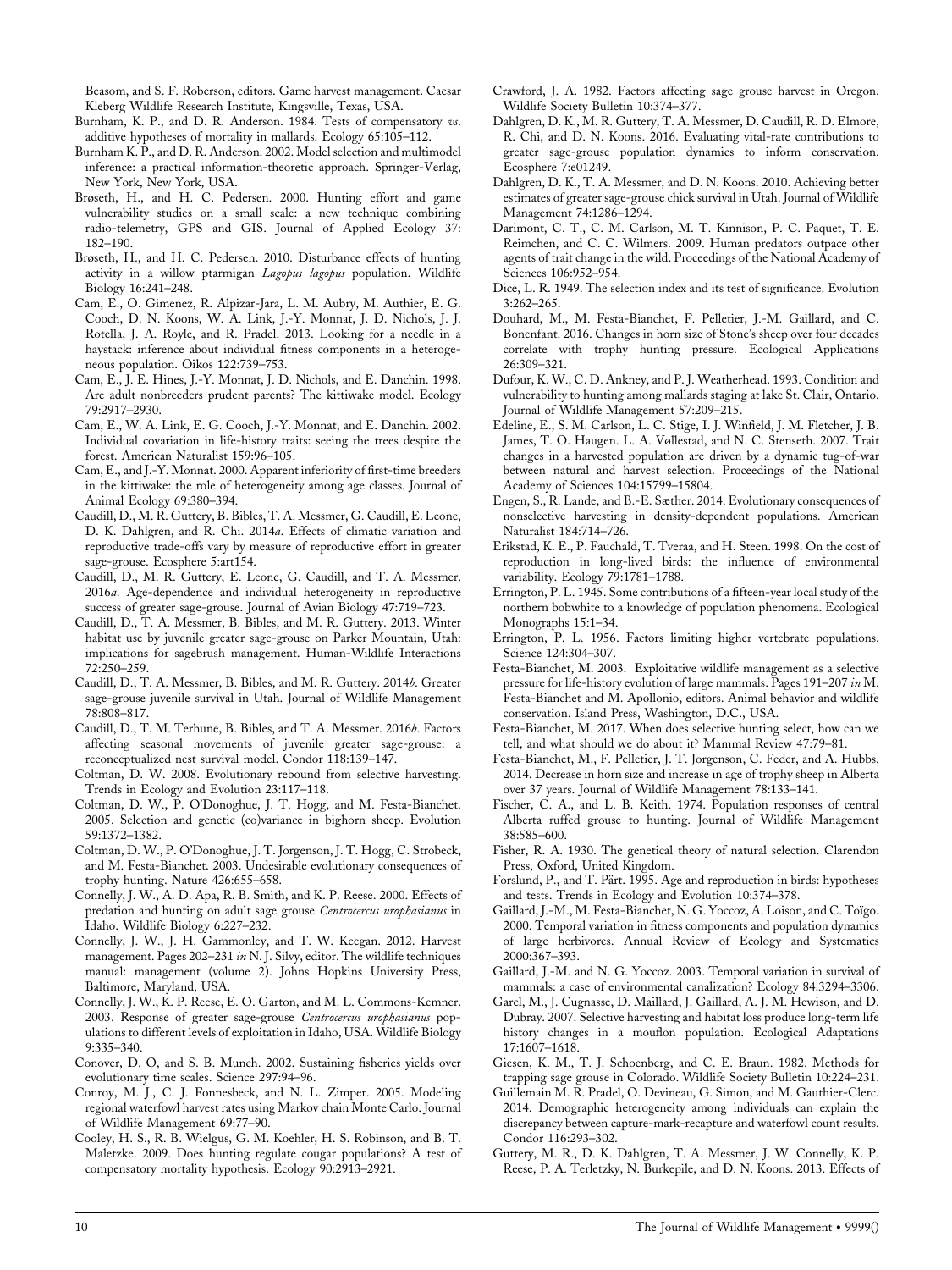landscape-scale environmental variation on greater sage-grouse chick survival. PLoS ONE 8:e65582.

- Hamel, S., S. D. Côté, J. Gaillard, and M. Festa-Bianchet. 2009. Individual variation in reproductive costs of reproduction: high-quality females always do better. Journal of Animal Ecology 78:143–151.
- Hamel, S., S. D. Côté, K. G. Smith, and M. Festa-Bianchet. 2006. Population dynamics and harvest potential of mountain goat herds in Alberta. Journal of Wildlife Management 70:1044–1053.
- Heitmeyer, M. E., L. H. Fredrickson, and D. D. Humburg. 1993. Further evidence of biases associated with hunter-killed mallards. Journal of Wildlife Management 57:733–740.
- Hengeveld, P. M, and M. Festa-Bianchet. 2011. Harvest regulations and artificial selection on horn size in male bighorn sheep. Journal of Wildlife Management 75:189–197.
- Hepp, G. R., R. J. Blohm, R. E. Reynolds, J. E. Hines, and J. D. Nichols. 1986. Physiological condition of autumn-banded mallards and its relationship to hunting vulnerability. Journal of Wildlife Management 50:177–183.
- Hoffman, R. W. 1985. Effects of changes in hunting regulations on blue grouse populations. Pages 327–334 in S. L. Beasom, and S. F. Roberson, editors. Game harvest management. Caesar Kleberg Wildlife Research Institute, Kingsville, Texas, USA.
- Hudson, P. J. 1985. Harvesting red grouse in the North of England. Pages 319–326 in S. L. Beason and S. F. Roberson, editors. Game harvest management. Caesar Kleberg Wildlife Research Institute, Kingsville, Texas, USA.
- Isley, F. B. 1938. Survival of acridian protective coloration. Ecology 19:370–389.
- Jørgenson, C., K. Enberg, E. S. Dunlop, R. Arlinghaus, D. S. Boukal, K. Brander, B. Erande, A. Gårdmark, F. Johnston, S. Matsumura, H. Pardoe, K. Raab, A. Silva, A. Vainikka, U. Dieckmann, M. Heino, and A. D. Rijnsdorp. 2007. Managing evolving fish stocks. Science 318:1247–1252.
- Kettlewell, H. B. D. 1955. Selection experiments on industrial melanism in the Lepidoptera. Heredity 9:323–342.
- Kettlewell, H. B. D. 1956. Further selection experiments on industrial melanism in the Lepidoptera. Heredity 10:287–301.
- Kokko, H. 2001. Optimal and suboptimal use of compensatory responses to harvesting: timing of hunting as an example. Wildlife Biology 7:141–150.
- Kokko, H., and J. Lindström. 1998. Seasonal density dependence, timing of mortality, and sustainable harvesting. Ecological Modelling 110:293–304.
- Koons, D. N., R. F. Rockwell, and L. M. Aubry. 2014. Effects of exploitation on an overabundant species: the lesser snow goose predicament. Journal of Animal Ecology 83:365–374.
- Kuparinen, A., and M. Festa-Bianchet. 2017. Harvest-induced evolution: insights from aquatic and terrestrial systems. Philosophical Transactions of the Royal Society B 372:20160036.
- Kuparinen, A., and J. Merilä. 2007. Detecting and managing fisheriesinduced evolution. Trends in Ecology and Evolution 22:652–659.
- Kvalnes, T., B.-E. Sæther, H. Haanes, K. H. Røed, S. Engen, and E. J. Solberg. 2016. Harvest-induced phenotypic selection in an island population of moose, Alces alces. Evolution 70:1486-1500.
- Lack, D. 1954. The natural regulation of animal numbers. Clarendon Press, Oxford, United Kingdom.
- Law, W, and J. Salick. 2005. Human-induced dwarfing of Himalayan snow lotus, Saussurea laniceps (Asteraceae). Proceedings of the National Academy of Sciences 102:10218–10220.
- Lebreton, J.-D. 2005. Dynamical and statistical models for exploited populations. Australian & New Zealand Journal of Statistics 47:49–63.
- Lindberg, M. S., J. S. Sedinger, and J.-D. Lebreton. 2013. Individual heterogeneity in black brant survival and recruitment with implications for harvest dynamics. Ecology and Evolution 3:4045–4056.
- Loder, N. 2005. Point of no return. Conservation in Practice 6:124–129.
- Mussehl, T. W. 1960. Blue grouse production, movements, and populations in the Bridger Mountains, Montana. Journal of Wildlife Management 24:60–68.
- Mysterud, A., and R. Bischof. 2010. Can compensatory culling offset undesirable evolutionary consequences of trophy hunting? Journal of Animal Ecology 79:148–160.
- Nichols, J. D., F. A. Johnson, and B. K. Williams. 1995. Managing North American waterfowl in the face of uncertainty. Annual Review of Ecology and Systematics 26:117–199.
- Pace, R. M. III, and A. D. Afton. 1999. Direct recovery rates of lesser scaup banded in northwest Minnesota: sources of heterogeneity. Journal of Wildlife Management 63:389–395.
- Pendergast, B. A., and D. A. Boag. 1973. Seasonal changes in the internal anatomy of spruce grouse in Alberta. Auk 90:307–317.
- Péron, G. 2013. Compensation and additivity of anthropogenic mortality: life-history effects and review of methods. Journal of Animal Ecology 82:408–417.
- Péron, G., J.-M. Gaillard, C. Barbraud, C. Bonenfant, A. Charmantier, R. Choquet, T. Coulson, V. Grosbois, A. Loison, G. Marzolin, N. Owen-Smith, D. Pardo, F. Plard, R. Pradel, C. Toïgo, and O. Gimenez. 2016. Evidence of reduced individual heterogeneity in adult survival of longlived species. Evolution 70:2909–2914.
- Pigeon, G., M. Festa-Bianchet, D. W. Coltman, and F. Pelletier. 2016. Intense selective hunting leads to artificial evolution in horn size. Ecolutionary Applications 9:521–530.
- Pollock, K. H., C. T. Moore, W. R. Davidson, F. E. Kellog, and G. L. Doster. 1989. Survival rates of bobwhite quail based on band recovery analyses. Journal of Wildlife Management 53:1–6.
- R Core Team. 2014. R: a language and environment for statistical computing. R Foundation for Statistical Computing, Vienna, Austria.
- Redfield, J. A. 1973. Variations in weight of blue grouse (Dendragapus obscurus). Condor 75:312–321.
- Redfield, J. A. 1975. Comparative demography of increasing and stable populations of blue grouse (Dendragapus obscurus). Canadian Journal of Zoology 53:1–11.
- Reese, K. P., J. W. Connelly, E. O. Garton, and M. L. Commons-Kemner. 2005. Exploitation and greater sage-grouse Centrocercus urophasianus: a response to Sedinger and Rotella. Wildlife Biology 11:377–381.
- Reese, K. P., and J. W. Connelly. 2011. Harvest management for greater sage-grouse: a changing paradigm for game bird management. Pages 101–112 in S. T. Knicks, and J. W. Connelly, editors. Greater sage-grouse: ecology and conservation of a landscape species and its habitats. Published for the Cooper Ornithological Society. Studies in Avian Biology vol. 38, University of California Press, Berkeley, USA.
- Reznick, D. 1985. Costs of reproduction: an evaluation of the empirical evidence. Oikos 44:257–267.
- Romesburg, H. C. 1981. Wildlife science: gaining reliable knowledge. Journal of Wildlife Management 45:293–313.
- Roseberry, J. L. 1979. Bobwhite population response to exploitation: real and stimulated. Journal of Wildlife Management 43:285–305.
- Røskaft, E. 1985. The effect of enlarged brood size on the future reproductive potential of the Rook. Journal of Animal Ecology 54:255–260.
- Rughetti, M., and M. Festa-Bianchet. 2010. Compensatory growth limits opportunities for artificial selection in alpine chamois. Journal of Wildlife Management 74:1024–1029.
- Sandercock, B. K., E. B. Nilsen, H. Brøseth, and H. C. Pedersen. 2011. Is hunting mortality additive or compensatory to natural mortality? Effects of experimental harvest on the survival and cause-specific mortality of willow ptarmigan. Journal of Animal Ecology 80:244–258.
- Seber, G. A. F. 1982. The estimation of animal abundance and related parameters. Second edition. Macmillan, New York, New York, USA.
- Sedinger, J. S., N. D. Chelgren, D. H. Ward, and M. S. Lindberg. 2008. Fidelity and breeding probability related to population density and individual quality in black brent geese Branta bernicla nigricans. Journal of Animal Ecology 77:702–712.
- Sedinger, J. S., and M. P. Herzog. 2012. Harvest and dynamics of duck populations. Journal of Wildlife Management 76:1108–1116.
- Sedinger, J. S., C. A. Nicolai, C. J. Lensink, C. Wentworth, and B. Conant. 2007. Black brant harvest, density dependence, and survival: a record of population dynamics. Journal of Wildlife Management 71:496–506.
- Sedinger, J. S., and J. J. Rotella. 2005. Effect of harvest on sage-grouse Centrocercus urophasianus populations: what can we learn from the current data? Wildlife Biology 11:371–375.
- Servanty, S. R., R. Choquet, E. Baubet, J. Gaillard, M. Schaub, C. Toïgo, J.-D. Lebreton, M. Buoro, and O. Gimenez. 2010. Assessing whether mortality is additive using marked animals: a Bayesian state-space modeling approach. Ecology 91:1916–1923.
- Small, R. J., J. C. Holzwart, and D. H. Rusch. 1991. Predation and hunting mortality of ruffed grouse in central Wisconsin. Journal of Wildlife Management 55:512–520.